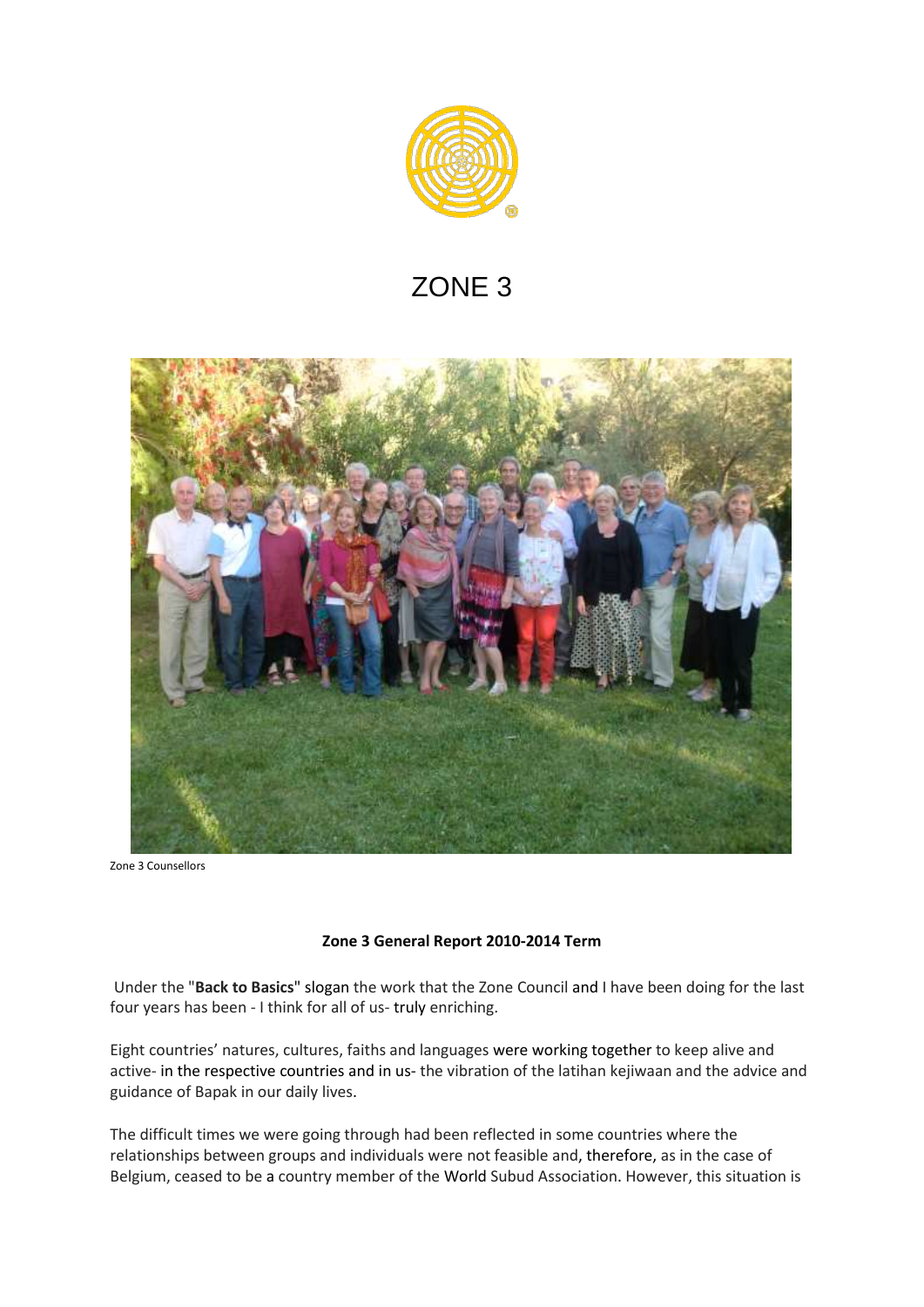improving day by day and it is possible that during the next term we could see Subud Belgium taking an active role in our zone.

The number of members in the Zone remains stable, although - if you read the reports from each country- will see that some have reduced their numbers and others have increased, so there is not much difference from what was reported four years ago.

However, there has been a big change in terms of members' awareness of the importance of following Bapak's and Ibu Rahayu's advice in terms of **projects and enterprises** in the countries and to remain as close as possible to the **structure set up by Bapak** concerning the helpers' work in the kejiwaan side and the work of the committees in the material side, getting along each other and working together in order to balance both the spiritual and the material.

With respect to the Zone finances I must say that they are not as buoyant as in the past due to the economic crisis facing the world. That is why the countries have significantly reduced their contributions to the Zone and the International. One of the priorities clearly identified by the Counsellors has been to support the international helper's travels.

Hopefully such contributions will improve very soon to carry out all the requirements and good intentions of all our members so that our Subud Association continues growing in quality and quantity.

| <b>COUNTRIES</b>        | <b>MEMBERS</b> | <b>MEN</b> | <b>WOMAN</b> | <b>Latihan Premises</b> |
|-------------------------|----------------|------------|--------------|-------------------------|
|                         |                |            |              | (owned)                 |
| <b>Subud Britain</b>    | 1140           | 478        | 662          | 13                      |
| <b>Subud France</b>     | $164 *$        | 61         | 103          | $\overline{4}$          |
| Subud Ireland           | 40             | 12         | 28           | $\mathbf{1}$            |
| <b>Subud Italy</b>      | 44             | 20         | 24           | $\mathbf{1}$            |
| <b>Subud Netherland</b> | 195            | 85         | 110          | $\overline{2}$          |
| <b>Subud Portugal</b>   | 68             | 23         | 45           | $\mathbf{1}$            |
| <b>Subud Spain</b>      | 209            | 80         | 146          | $3***$                  |
| Subud Belgium ***       |                |            |              |                         |
| <b>TOTAL</b>            | 1859           | 759        | 1118         | 25                      |

## COUNTRY MEMBERS (Statics)

\* There are 242 people practicing the latihan but only 164 are members of the Association

\*\* Subud Spain has not properties itself but Subud Alicante, Subud Barcelona and Subud Orgiva have their own premises.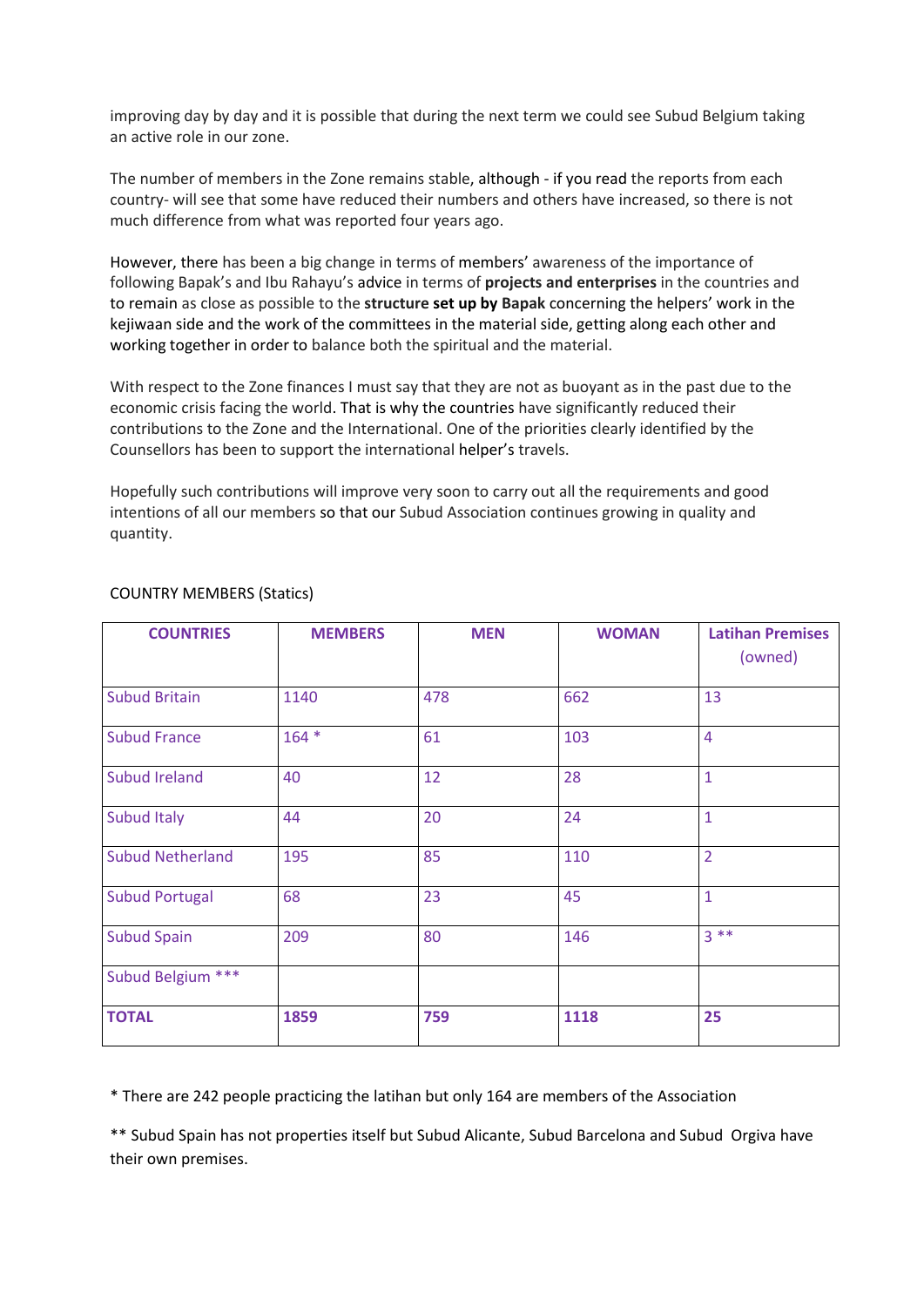\*\*\* It was a Country member until 2012. Now there is a group of 8 members willing to have a National Committee and to become a WSA Country Member again.

# **Subud Britain CHALLENGES**

…"As a chairman for the last 3 years my sense has been that the biggest challenge facing us in SB is to try and enthuse our members about the possibilities that we have in working together to 'make the latihan visible'. We are faced with a situation where most of our members are uninterested in our organization and it is a struggle to fill the various roles which enable our organization to function. A lack of newer and younger members is an issue and those we do get are not interested - it is significant how few younger members are involved. If we are to do all our members mandate us to do, we may have to pay some further national posts, since we cannot find volunteers."

# **Subud France about the FUTURE:**

"If one looks at the needs of the membership at this time, it is clear that, as a whole, we have become apathetic with little interest in organisational and international affairs. The only way to revitalise the membership is to re-motivate the helpers. This is a heavy responsibility for the national dewan, but is really necessary for Subud life to flourish, both inwardly and outwardly."

# **SUBUD IRELAND about a CHANGE**

…The big change here is the expressed desire to have residential kejiwaan weekends, when multiple *latihans* (with larger numbers) and testing, with commitment and readiness to experience change, have really helped a few members to understand more the reality and to feel progress. We have now had 4 or 5 of these weekends and opened one each in the last 2 years to members from abroad."

# **Subud Italy's COURAJE and ENTHUSIASM**

..."The last four years of our history are summarized in the process that has carried out the resolution of the issue of the statutes and internal rules (2013), after a great job of preparing and sharing (including the difficulties, resistances and sorrows...) But we have achieved it and we now have the courage and enthusiasm to move on to another stage, which reinforce feelings of brotherhood and the spirit of harmony. Our reality - having the size and the absence of strong material commitments is likely to form a real family with the aim to cultivate the latihan growing, looking for ways to give more strength to the work of helpers."

# **Subud Netherland about RELATIONSHIPS**

…"as a team we have made efforts to share how we feel and what is going on inside of us, more than we probably felt like doing because we thought we were going to work for Subud, not talk about how difficult it is to work together! Sometimes these conversations became very personal and confronting. In the end we usually didn't feel too bad about one another. Still, outside of latihan we often failed to experience the connection to a common goal: how to serve the brotherhood best. The differences between personal opinions and individual receiving got in the way of finding true, lasting harmony.'

..."Our AGM now gave us the task to create the necessary harmony and mutual respect, in order to do our jobs at World Congress."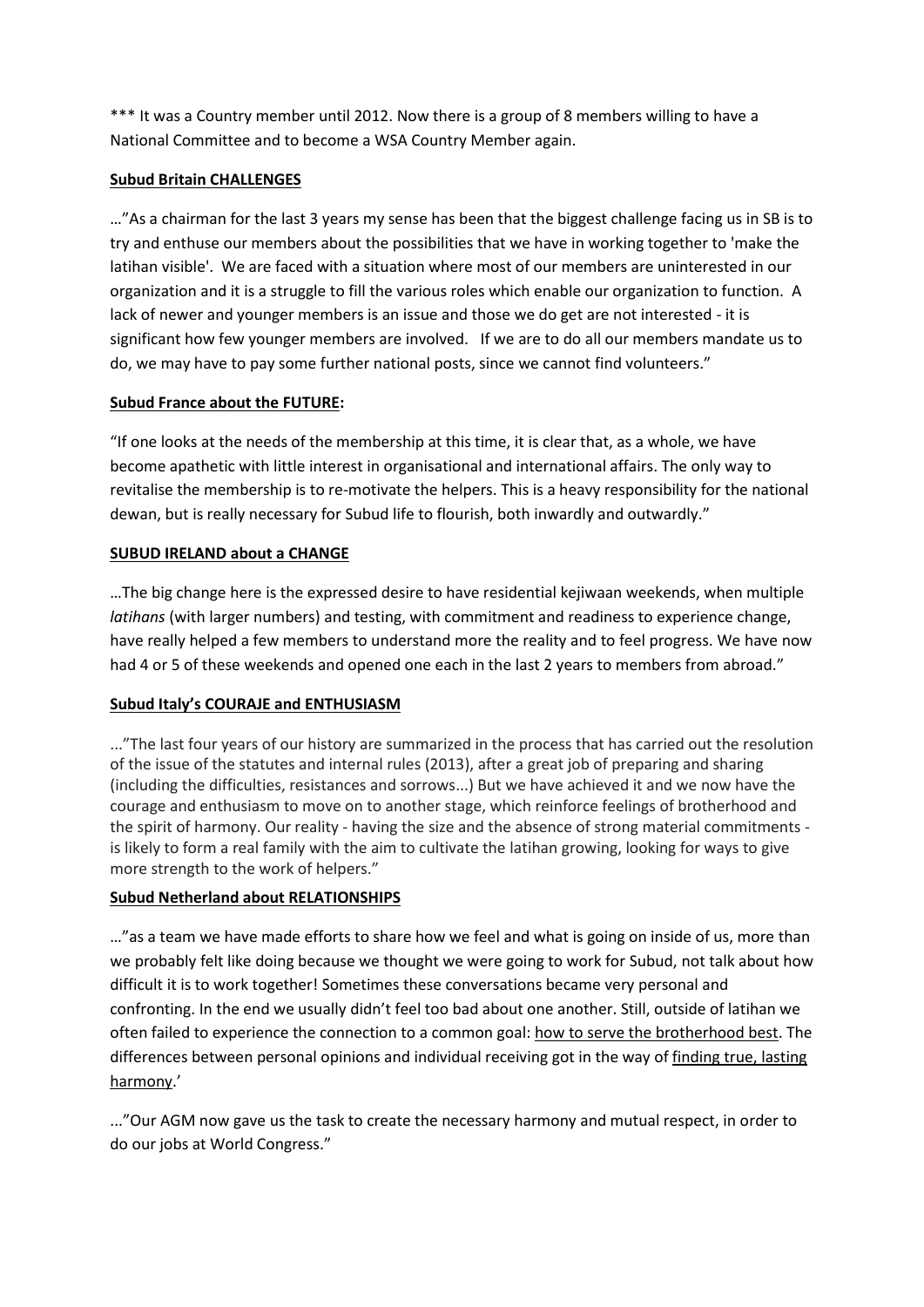## **Subud Portugal IMPROVEMENTS**

"During the last year the structure and the running of Subud group Lisbon become smoother and more efficient, due to the committee monthly meetings and the spread of information and conclusions from those meetings, sent to all members every month. Besides that, Lisbon group has a monthly Quinta Quente (Hot Thursday,) which is an open invitation night, for all the Subud members and their guests, to have a 'chef's dinner, alive music and learn a bit about Subud."

## **Subud Spain about REALITIES**

…"Subud members continue to give priority to the Kejiwaan side and less to organizational matters. The groups are generally older, with a healthy old age, but older. Few new members are being opened in the groups in general, although there are newly formed groups like Seville which are growing and consolidating. In some, there are economic difficulties in maintaining their premises. The general feeling is that life and strength are present in our groups and the priority should be focused on: the members, Latihan , reading Bapak's talks , motivation and support to helpers."

## **From 2010 to 2014 there have been 5 Zonal meetings**:



30<sup>th</sup> July 2010-2<sup>nd</sup> August Great Malvern-UK

**Coming back from a relaxing walk**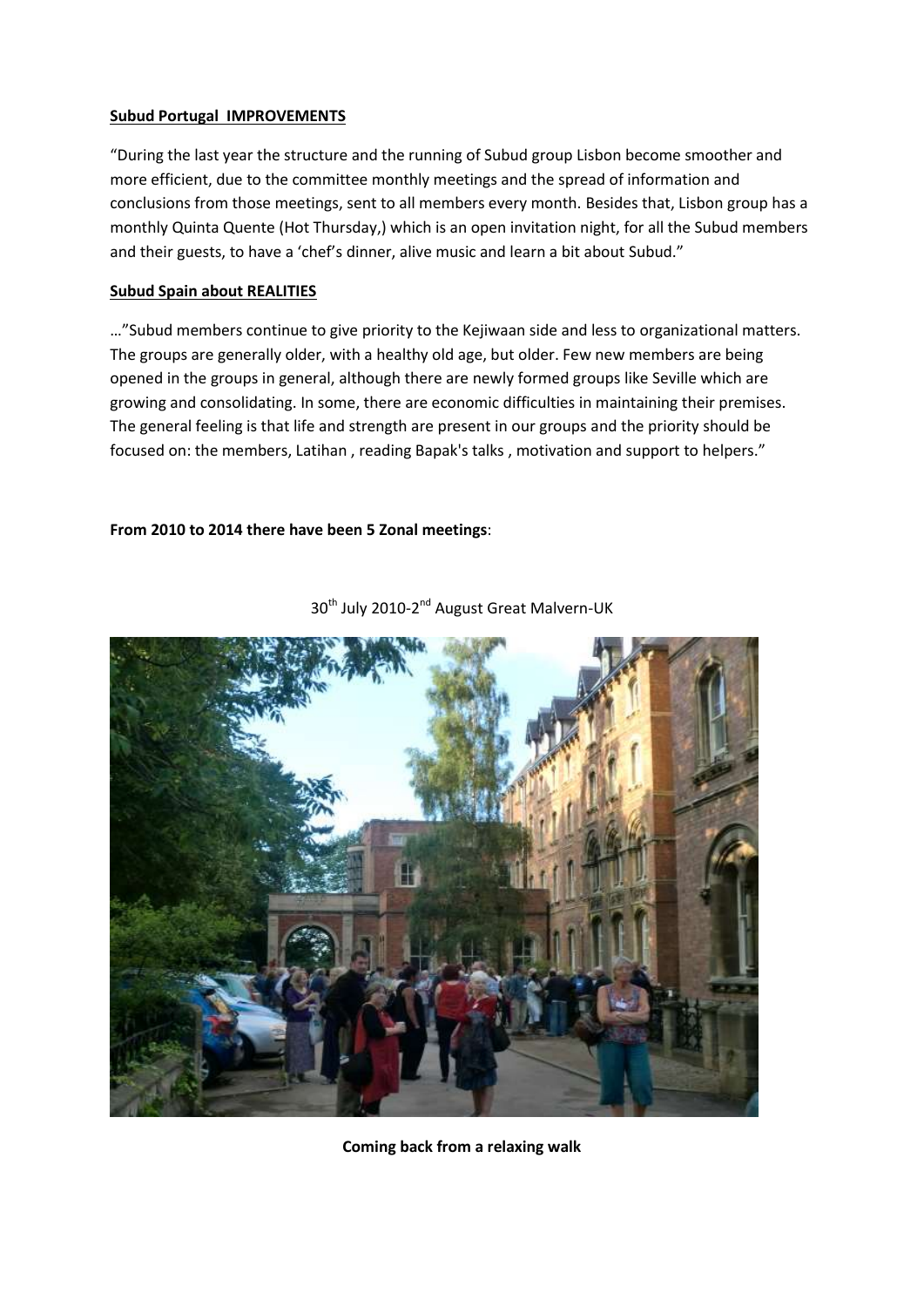**May 2011 Lisbon-Portugal**



**May 2012 Netherland**



**Taking a breath and enjoying the sun**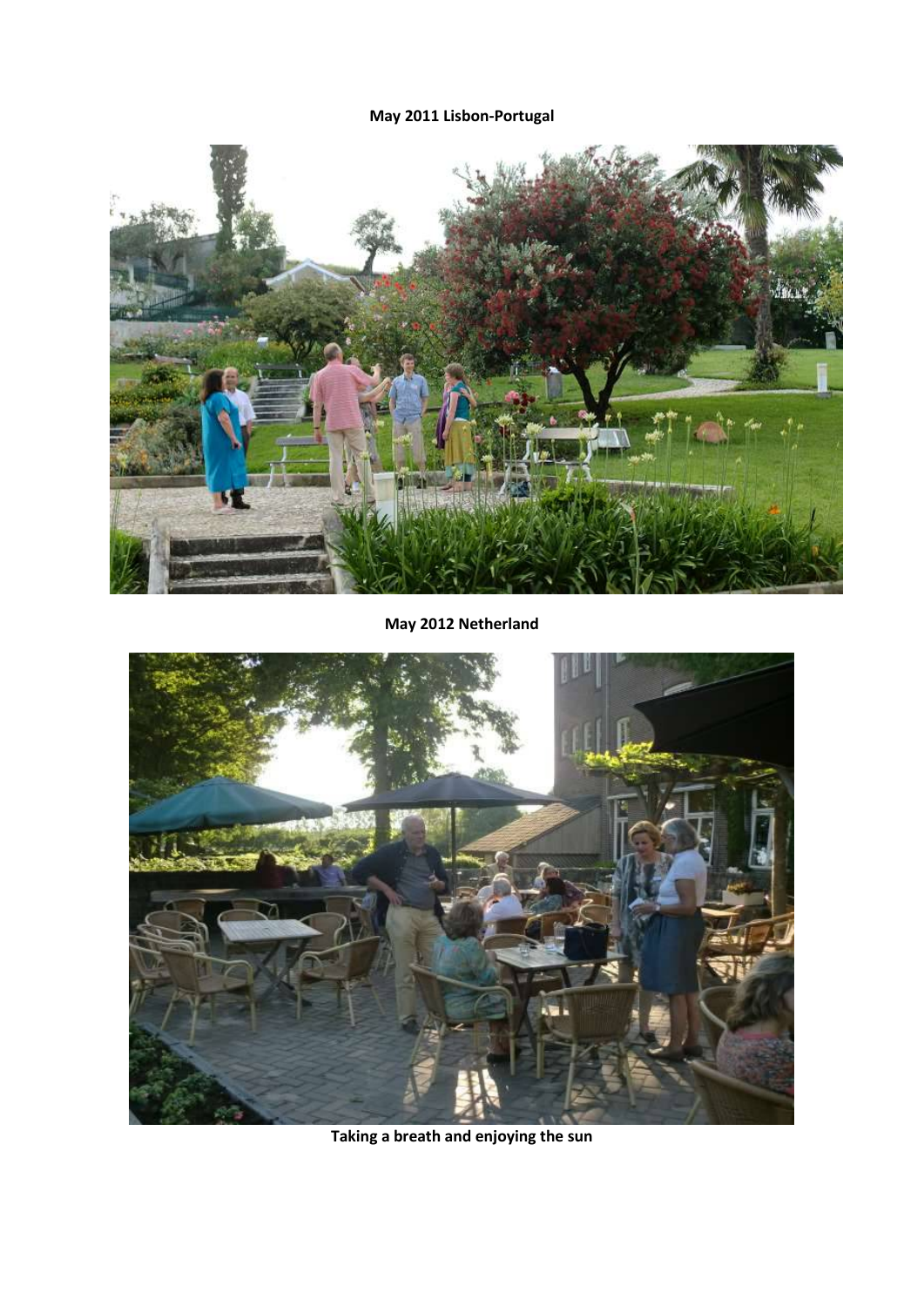#### **June 2013 Poio-Spain**



**The joy of Getting Along**

**Zone 3 meeting 2014, Orgiva, Spain**





**Eating together working together**

And… a lot of kejiwaan Gatherings especially in Ireland, Spain and UK!

The presence of the International Helpers during our Zonal meetings have been of great support and we all feel very grateful for their hard work and the nice music performances that some of them used to offer us at the end of our meetings.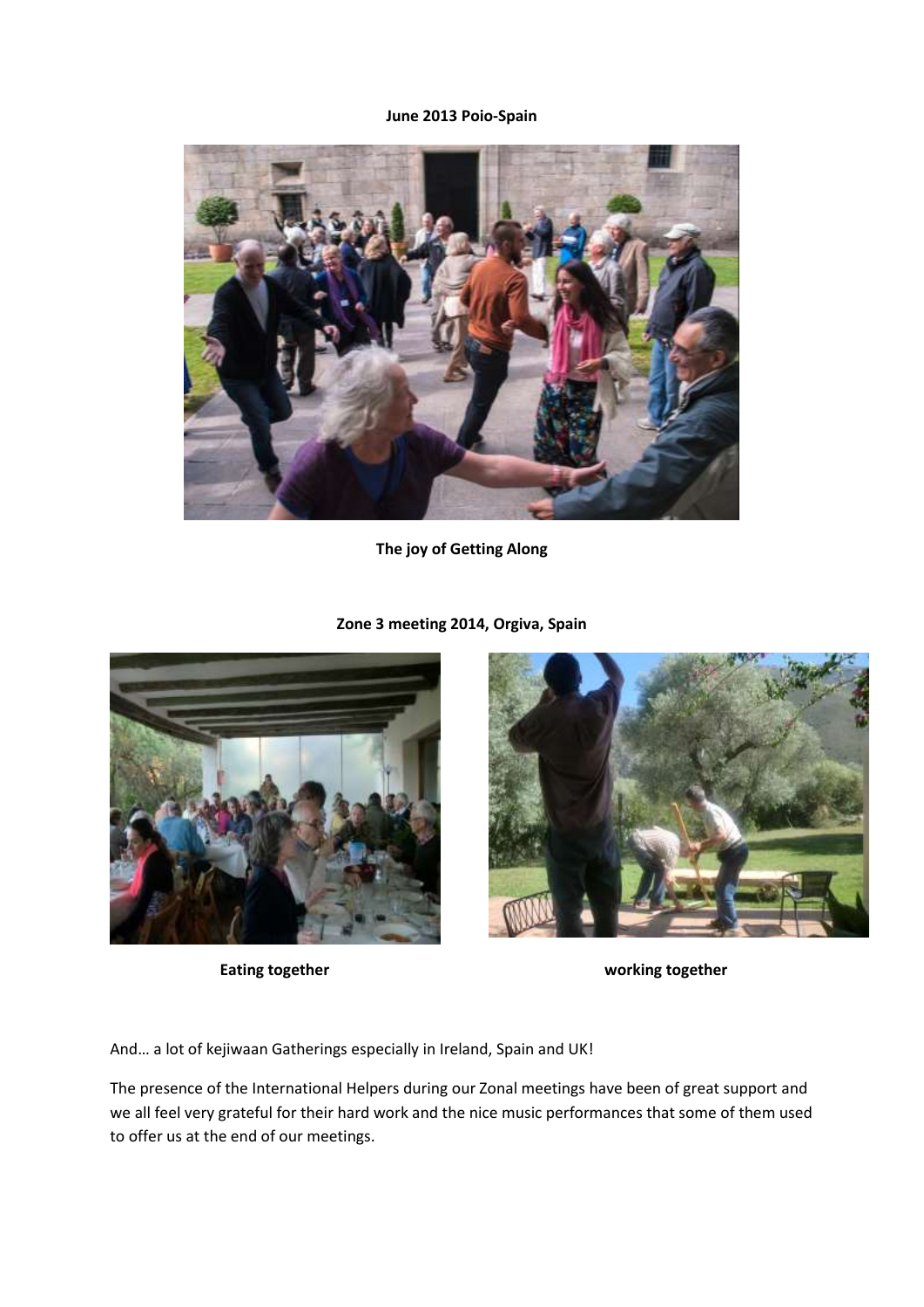

# **International helpers-Zone 3 meeting Lisbon (Portugal) 2011**

## **SUSILA DHARMA**

## **SD Britain**:

Within the last two years Susila Dharma Britain has funded, Dance United in Yorkshire, living Well Dying Well, and also five overseas projects: CCD Permbeda Village project in Southern India; Ashkoka Project Kodagu in Southern India; Budesti English Summer School in Moldavia; CERDERI - Madimba DR Congo and ICDP in South America.

**SD France: Asia** - India: Foundation Mithra, Bangalore; Indonesia: Sponsoring children through YUM; Vietnam: Support to SD Vietnam; **Africa: The DRC**- SD schools: GSSD Lemba Imbu, CSSD Inkisi and Albadi, SD clinics: We contributed to the building of a safety wall to protect the Yenge Clinic. Participation in setting up Community Health Centres or CSCOMs in the DRC; **Europe:**- English Language Summer School, Moldova; Roda Viva, Portugal; **South-America:**- Fundacion Amanecer, Colombia Mis Corazones Alegres, Colombia; Tierraviva in Argentine; La Obra Madre, Argentine: We supported their initiative "Entrelazos"; **Support to the WSA Care Support Programme**; **Supporting various charitable initiatives of Subud members from France.**

**THE FUTURE:** We feel that it is now time for an opening to the non-Subud world, to start communicating with it and also begin to do a bit of fundraising. So, a website is being developed, to broaden the communications with French- and English-speaking Subud members living in France, and also to show our SD work to non-Subud people. It will be in French and English.

## **SD Netherland**

The first years Susila Dharma has been occupied with their own organisation, aims, and cooperation; they ware rather inward looking. Then the committee changed, grew and more activities were organised. There is more attention for projects and the look to the outside world. Recently a meeting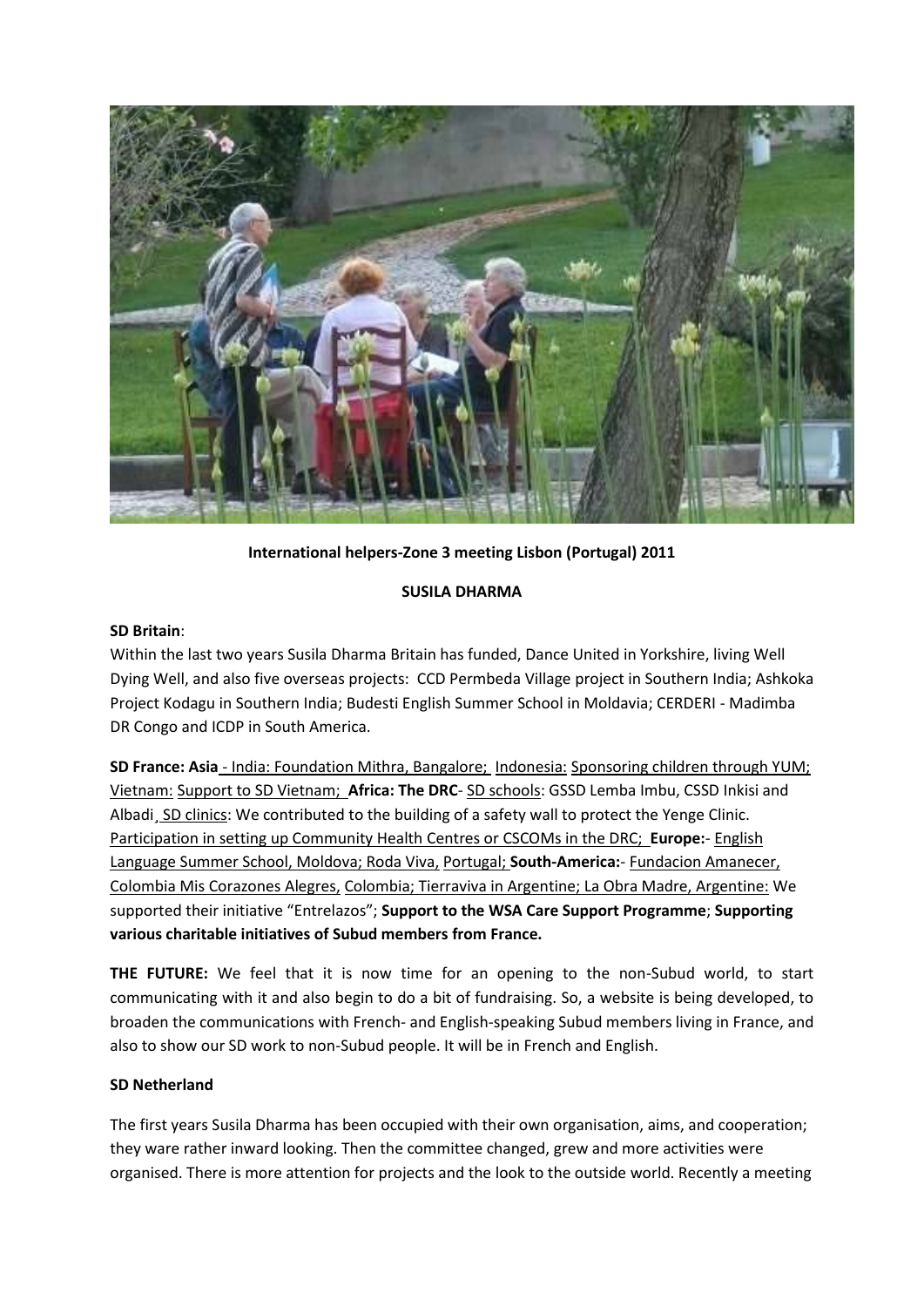for members and non-members was organised, which was very successful. The committee gives the impression that they really enjoy the work for Susila Dharma.

## **SD Spain**

Sierra Leone Project: Cooperation with Susila Dharma Spain. Donations made to medication and sanitary equipment.

Culinary and music holiday in Alicante for the benefit of UNHCR and for Caritas. ASSERA project: sponsorship of the school year to underprivileged children in Peru . Susila Dharma Europe meeting 2012 held in Alicante

## **SD Portugal**

Susila Dharma Portugal, received the SDE group at its Roda-Viva school, with a kids performance and a *selamatan* for the foreigner guests.

Highlighted in the overview was the necessity to double the school staff during last year, in order to keep up with the demand for taking on more students, as well as maintaining its good name (based on years of experience that had already spread 'far and wide').

Also under SDP wing there is the new Peg project - Bridge between Generations, which is being handled by a team of young people. The team is currently working, on colourful publicity images and graphic material, which is geared to attract customers both old and young, from the neighbourhood, of Subud Lisbon premises.

#### **SICA**

## **Sica Britain**

Marius Grose, the SICA Britain co-ordinator, says that the Wings should be carrying forward Bapak's vision of Subud members working with people outside Subud in ways that benefit all of humanity. If this was so the general public might, in time, recognise Subud as an organisation with a spiritual context making a difference in the world, but without pushing any specific religions. The culture that Bapak charged SICA to support and encourage is a culture that comes for one's inner self. Bapak spoke of culture as being very wide and that cooking is as much a part of culture as painting, therefore anyone can be part of SICA; it is not just for artists. SICA Britain has launched a web site. The site consist of a gallery showcasing artists as well as online "magazine" pages supplying news of events and cultural activities that Subud members are involved with. The website can be found at: [www.sicabritain.co.uk](http://www.sicabritain.co.uk/)

The members working with people outside Subud in ways that benefit all of humanity is something that Isabella Moroni's and Ivan Cocci's are doing in **Sica Italy** through the "Argilateatry The Way to the Indies."

Also in **Sica Spain** with Saray Sendin looking always for ways for the general public to know and see the work of the many artist and painters that there are in Subud Spain and to participate in different music and art events.

## **YOUTH**

**Subud Britain** has something to say: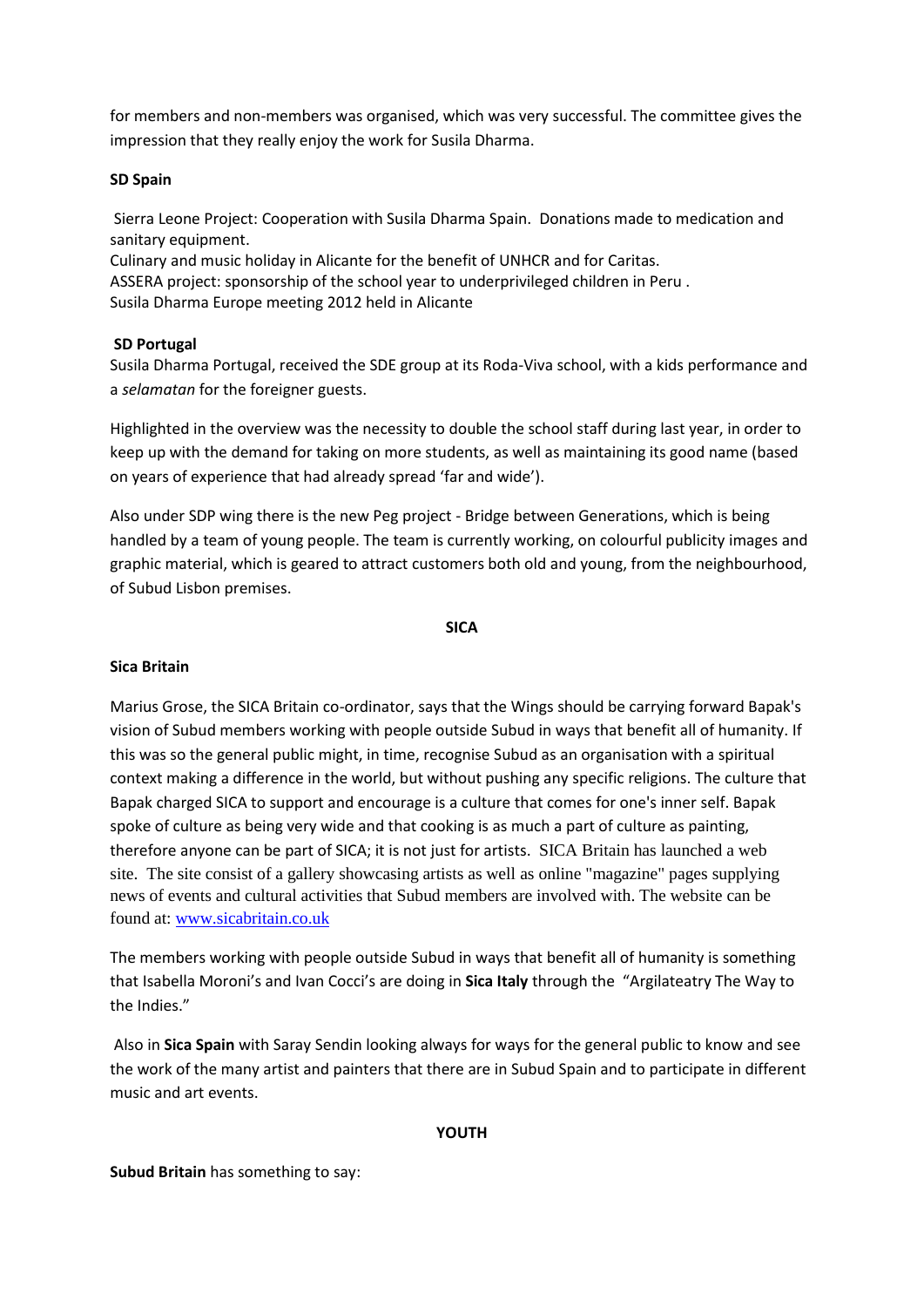## YOUTH/FAMILIES:

Over the last four years we have ceased to have a Youth Rep, but SuFA (Subud Children and Families Association) is growing consistently stronger, and they have also taken youth under their wing. SuFA have held two successful and well attended events recently, a week long camp in Wales, and an Easter weekend gathering at Loudwater Farm. More events are planned.

**Subud Portugal**: Although there is no one assigned to this Wing, there are quite a group of youngsters, involved in PEG project, Roda-Viva school, and Bucelas, as well being part of the Committee. The main idea being, their organizational preparation, so at the near future they will be ready to handle the reins of Subud Portugal, and hopefully set an example for Subud world

# **ENTRPRISES/PROJECTS**

"Subud enterprise/projects seem to be breaking out everywhere in our Zone. From Orgiva Spain, to Lewes England, to Subud Ireland and to Subud France. What a fantastic opportunity to have a serious attempt at following Ibu Rahayu's advice and learn how to work together in harmony. I believe this is a very important milestone in our collective Subud journey. We need to do this to hopefully one day be able to show the world that Subud is different, that there is a more humane way to work together than the ego filled, I am right, power based ways of this materialistic world we live in.

Ibu Rahayu said that many individual Subud members have now learned how to follow their inner guidance when working in this world and have been successful but ……… we have not yet learned how to work together on the bigger projects/enterprises in a Subud way. As an SES representative, I immediately wondered how this could be done, it seemed impossible, as it only took one strong willed person, or one wanting to be right all the time to completely blow everything apart! But then I came across Bapak's advice on this very subject. In fact he demonstrated this prior to all the big projects in the past. He always tested in the members with the relevant outer skills and then continued by testing, accompanied by the helpers, their strengths and weaknesses within the team. He often explained, and I have witnessed this, how the strengths were not the important aspect but the weaknesses were. And this is the key, being aware of one's weaknesses and being open to letting go with the loving support of one's brothers and sisters in the team. Not necessarily just there and then, but with an ongoing acceptance, understanding and supportive reminders from the whole team, a real bonding can be achieved. The individual members of the team can create something far bigger as a result of being a cohesive whole.

Bapak also said that the way to practice this way of working together was in our committees, organizational structures and Subud projects before tackling the financial risk of business enterprise. And also that the lower forces in this world are not at all keen on Subud, and will be trying very hard to prevent any Subud project from succeeding. So I guess it is going to be doubly hard for us to get this right.

The important thing at the moment seems not to be what we are trying to achieve in Subud, but how we achieve it. It is the process… demonstrating to the world that there is a much better way to do things working in the world that will have an impact far beyond anything that results from the project itself. And who knows... we may even attract people to Subud.

Muctar Nankivell **Zone 3 S.E.S Representative**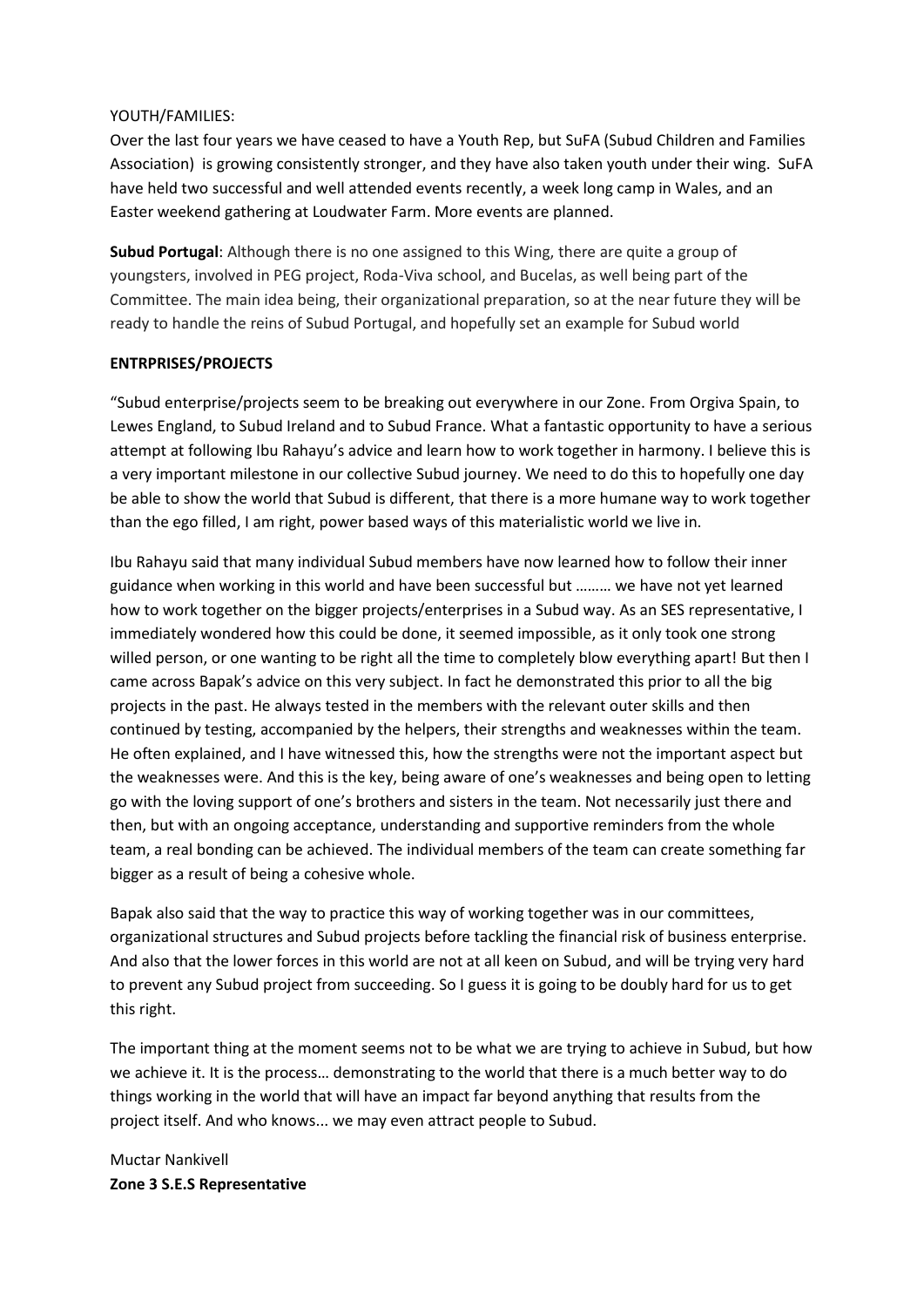#### **PROJECTS**

#### **Subud Britain: St. Anne in Lewes**

**Subud France**: There is an ongoing property **project in the South West of France** and they are actively looking for permanent latihan premises.

**Latihan Hall in Orgiva**, South of Spain. In 2013 it become a Zone 3 Project

**Subud Portugal: Bucelas Project** is gaining a new breath with some local improvements and the plans of two young artists, living in, and out there.

# **ZONE 3 KC's REPORT**

## **1. Zone**

*The basic is always the latihan kejiwaan.*

In zone 3 there was a deep awareness together with the zone representative that the basic is always the latihan kejiwaan. The result was that the KC's had a reasonable budget to travel to support one another's country (when there was no budget in the visiting country) and to organize KC meetings.

In the middle of the period we started to do a remote latihan every 4-th Sunday of the month with all the delegates of zone 3. So there grew a zone awareness of Susila Budhi Dharma.

Before the zone meetings the KC's had one or two days, what they asked for, to prepare spiritually the zone meeting. So we built at a balance between committee and kejiwaan and that represented the inner relation between the zone representative and the KC's in an atmosphere of really looking to each other and to ourselves and our needs.

That was a blessing process for all of us.

## **2. KC meetings**

*to spread and feed a field of Susila Budhi Dharma*

2013 Ireland, 2012 Great Malvern (England), 2011 Lewis, 2010Sete in France.

The special KC meetings were hold once a year, every time tested if it was needed and in which country. During this period there was no KC present from Belgium because of the problems of a split in the country and also for Spain was it most times not possible for reasons to come.

The essence of these meetings was to become a real dewan of KC helpers of zone 3, with the effect that there could spread and feed a field of the latihan kejiwaan to the 8 countries.

The meetings helped us to work more close to each other by doing latihan together, testing with each other, testing about our functioning in our countries**,** learning from each other about sharing situations in the countries and how to deal with that by talking and testing.

Blessed is it that each country had his own special talented way and experiences to handle with situations or to organize kejiwaan activities.

That results in this 4 1/2 year that we have a strong inner bond of sharing our worship to God by doing our latihan and bring it into practice, to trust, love and helping each other with problems in our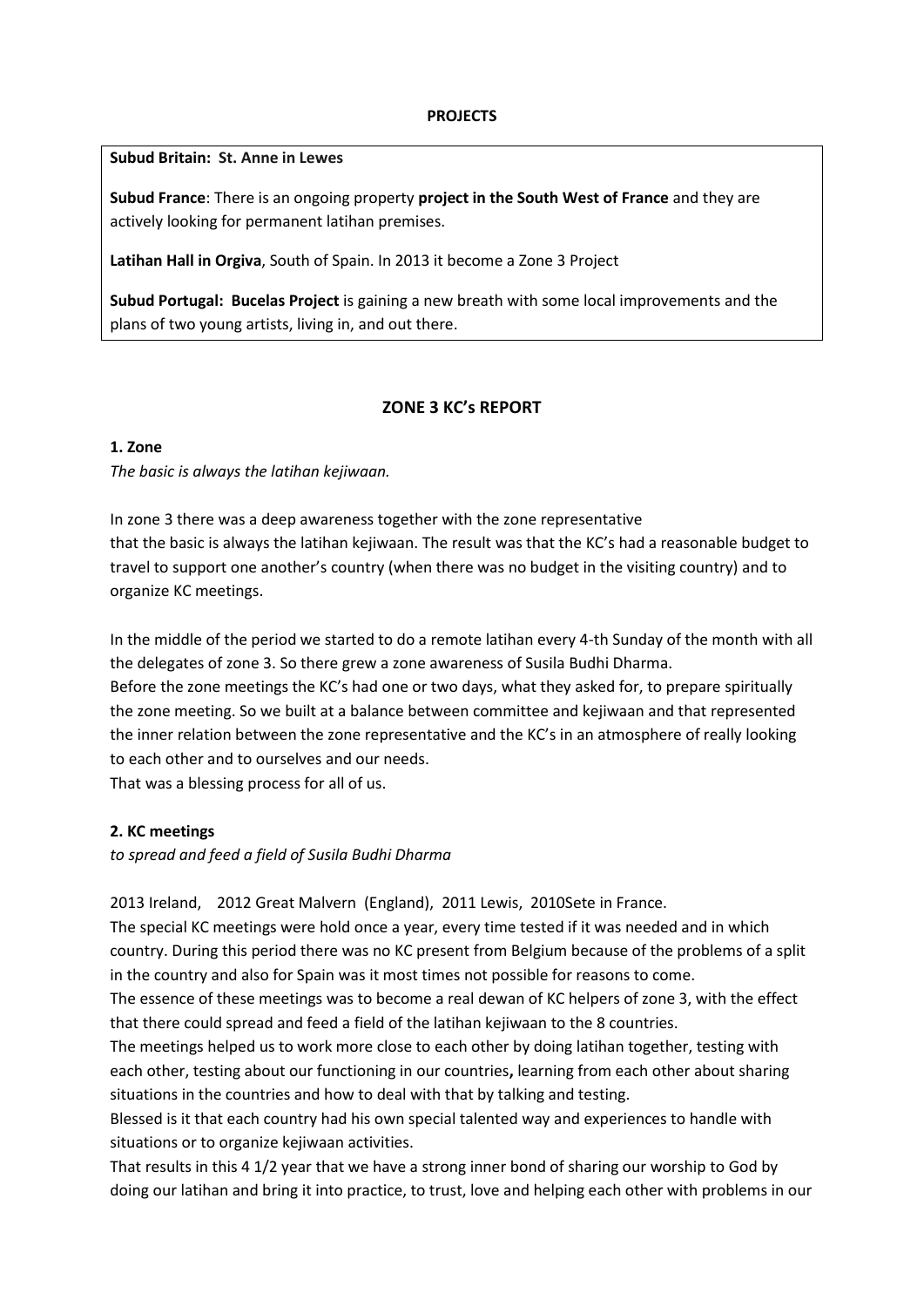countries.

We all grew in courage to do what we have to do, to trust in our receiving's. When a country had important meetings, we asked for help to each other to do a remote latihan on the same times.

*To keep this alive, we did each month on the second Sunday together a zone KC latihan.*

# **3. Continuity of fulfilling the KC function**

In the 4 ½ year the half of the men and the half of the women changed from person in the function.

# **4. Zone women helpers' weekend in Lisbon Nov. 2011**

*receiving God's guidance to be more aware how to be better Bapak's helpers.*

This was a very inspirational en spiritual meeting. The idea for this weekend was received on the KC meeting. A weekend for all women helpers of zone 3. The men tested it negative and it felt very strong that the women helpers have this meeting then only with women.

We shared a great benefit of alternating general latihan and testing with little groups testing which enabled us to test with our fellow sisters in turn for each of us. This created a deep bonding with each other through the countries and real trust and compassion with each other's way of live. We were able to let ourselves be guided through latihan, with no "pre-conceived" ideas about what should be done. Two international l helpers supported this meeting. We all felt really like sisters sharing the same blessing and the same responsibilities as Bapak's helpers!

# **5. Coordinators Kejiwaan Councillors**

*Communication can be a channel of receiving*

On the beginning of our start as KC 's in the zone we felt the need that one of the KC'swill coordinate our activities, our communication with each other and also a point of contact for Paloma our zone representative. We received that communication could also be a channel of receiving. We started by testing with a manly coordinator, but later in the 4 year period we received the importance of a man and a women as co- coordinators for the male and female aspect.

# **6. Visiting congresses or kejiwaan meetings from each other's countries.**

*We are all connected to each other through the latihan kejiwaan*

We received in the KC meetings how important kejiwaan meetings are for the spiritual development of the members, and also helpers meetings. Also that visiting each other's congresses and kejiwaan meetings could help to increase the inner growth of the members.

Its result was a support to each other's countries by being there just doing latihan, representing the whole zone KC dewan. This felt like an alive field of our dewan, with a wide spread latihan vibration between the dewan and the countries; also like a 'between space' of the zone dewan of KC's and the dewan of the International Helpers, to and from the whole brotherhood and back. So we are all connected to each other through the latihan kejiwaan worldwide in bigger and in smaller ventures. So we did a lot of travelling (after first being invited by the host country, and testing if it was right) to visit congresses and kejiwaan meetings or helper meetings abroad.